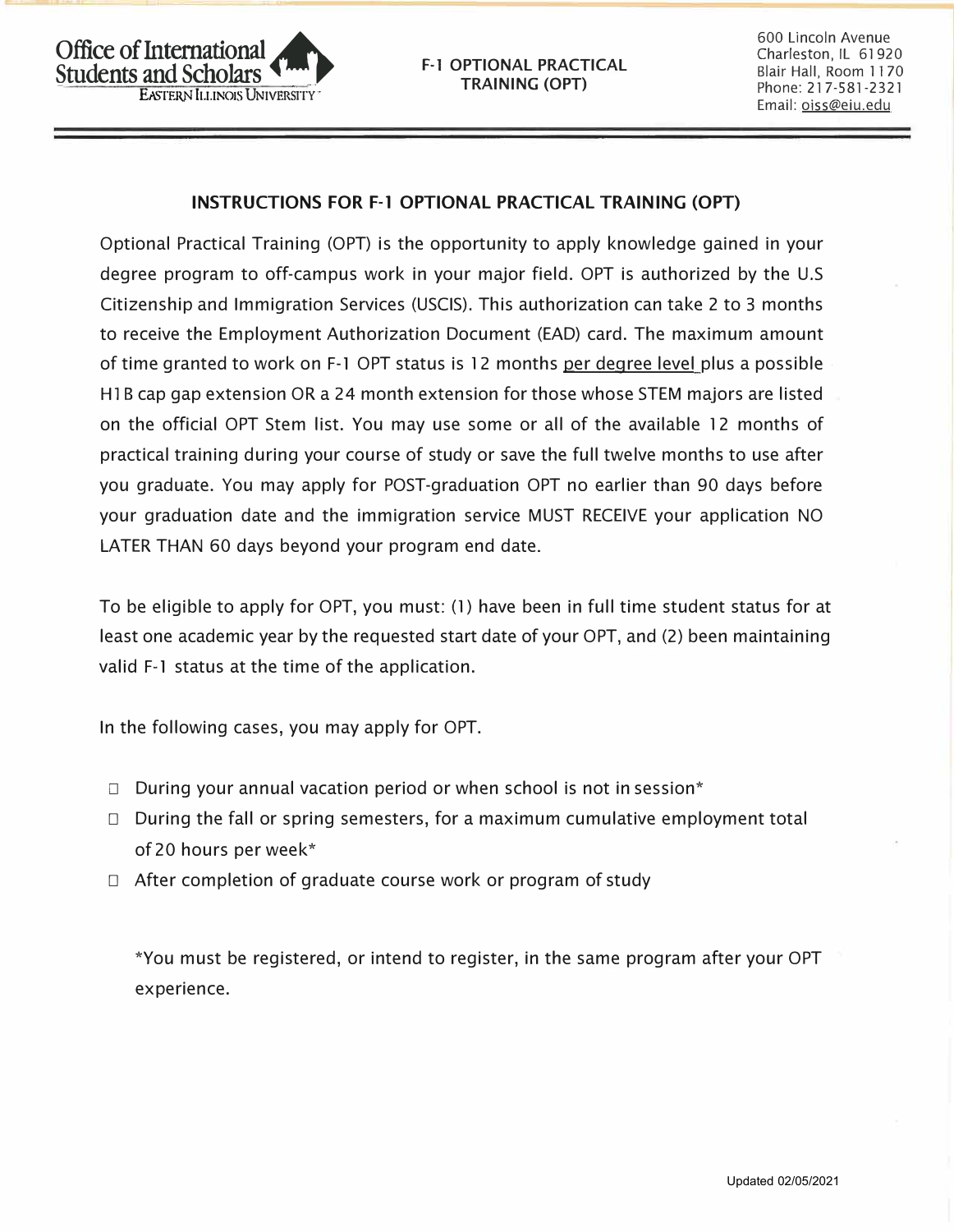

**F-1 OPTIONAL PRACTICAL TRAINING (OPT)** 

600 Lincoln Avenue Charleston, IL 61 920 Blair Hall, Room 11 70 Phone: 217-581-2321 Email: oiss@eiu.edu

**Step One:** Bring the following documents to your Designated School Official (DSO). Make sure you have them ready to hand over, do not wait until you are at the office to get your documents in order, and please, no staples. **DO NOT submit to OISS more than 90 days prior to your program end date! USCIS will deny your application.** 

- $\Box$  Completed Form I-765. Instructions and form are available for download from the USCIS website at http://www.uscis.gov (Under the Forms tab)
- $\Box$  Copies of passport, visa, and I-94 (for OISS to keep)
- $\Box$  Certification of Academic Department Official for OPT form signed by your academic advisor/graduate coordinator. (This form is for 0155 only, you will not receive it back.)
- □ OPT Student Acknowledgement

If determined you are eligible for OPT, the DSO will enter a recommendation for OPT into SEVIS and create a new 1-20 for you. You will be notified by email when your new 1-20 is ready. Allow 3-5 business days for processing, expedites are not available.

**Step Two:** Mail your application to one of the addresses below. **USCIS must receive your request within 30 days of the DSO Signature on your 1-20.** 

USCIS Chicago Lockbox

U.S. Postal Service (USPS): USCIS PO Box 805373 Chicago, IL 60680

FedEx, UPS, and DHL deliveries: USCIS Attn: I-765 C03 131 South Dearborn - 3rd Floor Chicago, IL 60603-5517

- $\Box$  Personal check, cashier's check, or money order made out to Department of Homeland Security.
- $\Box$  Two photographs. (Place photos in a clear ziploc bag.)
- $\Box$  Original form I-765
- $\Box$  Photocopy of SEVIS I-20 recommending OPT, and photocopies of any prior I-20(s) or other immigration documents showing another nonimmigrant status, including l-20's from other institutions.
- □ Photocopy of I-94
- $\Box$  Photocopy of identity page and US entry visa page from your passport, including passport expiration date
- $\Box$  Photocopy of your last Employment Authorization Document (EAD) and I-797 Notice of Action (if applicable)
- $\Box$  Form G-1145 (suggested, but not required) Use this form to request a text message and/or email when USCIS accepts your application.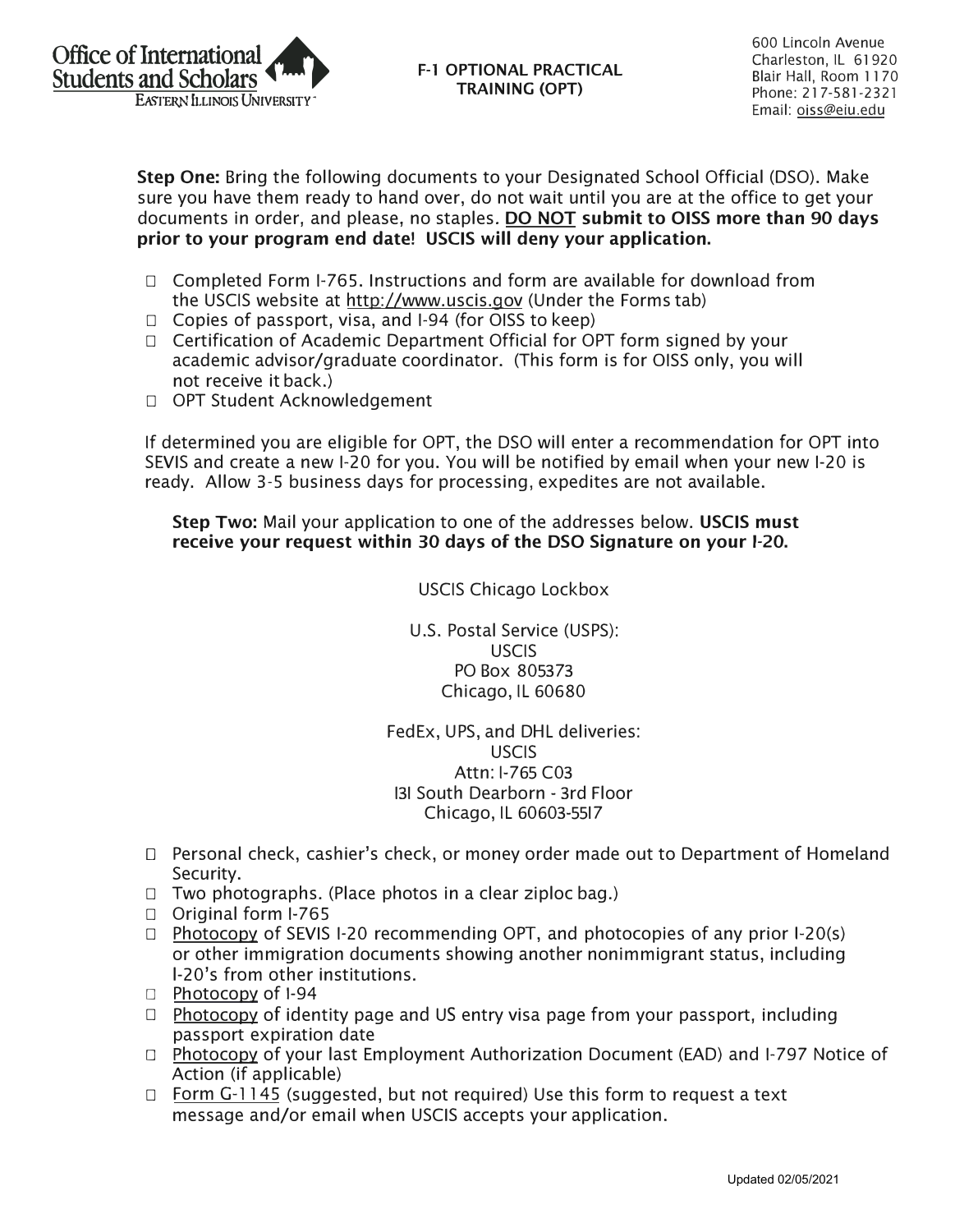## **F-1 OPTIONAL PRACTICAL TRAINING (OPT)**

600 Lincoln Avenue Charleston, IL 61920 Blair Hall, Room 11 70 Phone: 217-581-2321 Email: oiss@eiu.edu

# **WHEN FILLING OUT FORM 1-765**

## **Reason for Applying:**

- o Check "initial permission to accept employment" if applying for initial OPT
- o Check "renewal" if applying for STEM extension

**Your US Mailing Address:** This must be an address at which you can receive mail for at least the next 3  $\frac{1}{2}$  months. You cannot put in a forwarding order on this address, the immigration service's envelopes state "Do Not Forward." If the card is sent to an address you use, your card will be returned to the immigration service and destroyed. If you want to use a friend's address, make sure your name is on the mailbox.

## **Eligibility Categories:**

- $\circ$  For initial post-completion OPT fill out as  $(C)$  (3) (B)
- $\circ$  For STEM extension fill out as  $(C)$  (3) (C)

# **REMINDERS: REGULATIONS WHILE YOU ARE ON OPT**

**Required updates (Address/Phone/Email and Employment).** Immigration regulations REQUIRE that while you are on OPT, you **MUST** notify 0155 within 10 days when:

- $\Box$  You start a new job
- $\Box$  You change your address, phone, or email
- □ You are NOT employed

Updates can be made by filling out the OPT Report From on our website at: **http://www.eiu.edu/interntl/machform/view.php?id=70N** 

#### **TRAVELING ABROAD WHILE ON OPT:**

In order to re-enter the U.S. while you are on OPT, you must have a valid passport, current F-1 visa stamp, 1-20 signed within the last six months, the EAD or the receipt notice for your OPT application, and your job offer letter. We strongly advise against traveling abroad while your OPT is pending.

## **NEVER enter the U.S. in any visa status other than F-1 while on OPT (it will invalidate your OPT!)**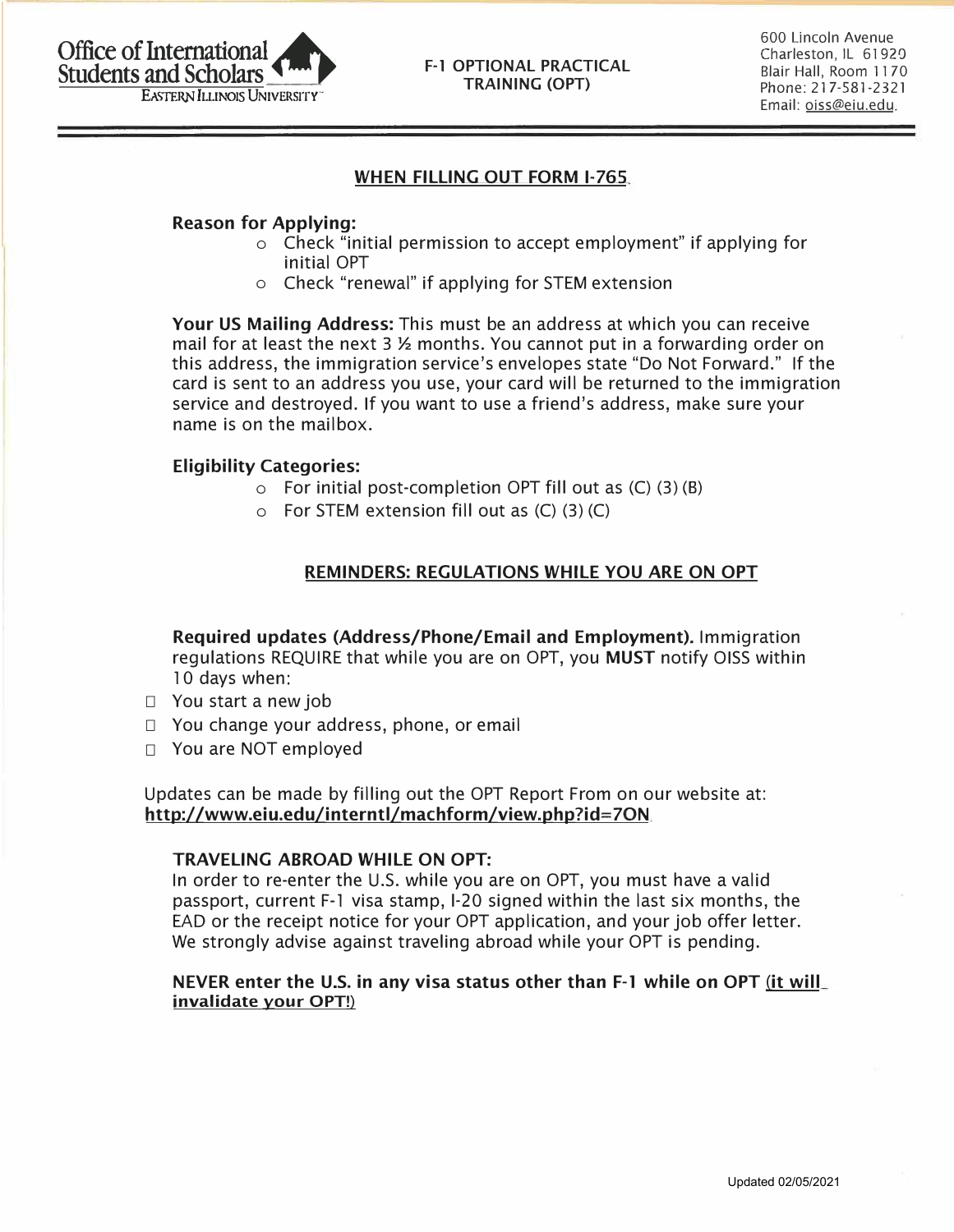

**OFFICIAL FOR OPTIONAL PRACTICAL TRAINING** 

600 Lincoln Avenue Charleston, IL 61920 Blair Hall, Room 11 70 Phone: 217-581-2321 EXTERN ILLINOIS UNIVERSITY" 
EMAIL: <u>OISS</u>@eiu\_edu<br>
Email: <u>Oiss@eiu\_edu</u>

This form provides OISS with information when a student in F-1 student status is seeking a period of employment authorization for Optional Practical Training (OPT). Please complete this form and return it to the student. F-1 regulations permit a student to apply for OPT during one of the following times: while school is in session for up to 20 hours per week; during vacation periods, after completion of graduate course work but before deposit of thesis or dissertation; or after completion of studies.

| <b>Student Information:</b>                                                                                                                                                                                                                                                                                                                                                                                                                                                                                                                                                                                                                                                                           |                   |                                                                                   |  |  |  |  |  |  |
|-------------------------------------------------------------------------------------------------------------------------------------------------------------------------------------------------------------------------------------------------------------------------------------------------------------------------------------------------------------------------------------------------------------------------------------------------------------------------------------------------------------------------------------------------------------------------------------------------------------------------------------------------------------------------------------------------------|-------------------|-----------------------------------------------------------------------------------|--|--|--|--|--|--|
|                                                                                                                                                                                                                                                                                                                                                                                                                                                                                                                                                                                                                                                                                                       |                   |                                                                                   |  |  |  |  |  |  |
| Family (Last) Name                                                                                                                                                                                                                                                                                                                                                                                                                                                                                                                                                                                                                                                                                    | <b>First Name</b> | Middle Name                                                                       |  |  |  |  |  |  |
| Program (Major) of Study                                                                                                                                                                                                                                                                                                                                                                                                                                                                                                                                                                                                                                                                              | EIU E-Number      | SEVIS ID # (Upper Left Corner of I-20)                                            |  |  |  |  |  |  |
| <b>Email Address</b>                                                                                                                                                                                                                                                                                                                                                                                                                                                                                                                                                                                                                                                                                  | US Phone Number   |                                                                                   |  |  |  |  |  |  |
|                                                                                                                                                                                                                                                                                                                                                                                                                                                                                                                                                                                                                                                                                                       |                   | Name of Academic Advisor/Graduate Coordinator: __________________________________ |  |  |  |  |  |  |
|                                                                                                                                                                                                                                                                                                                                                                                                                                                                                                                                                                                                                                                                                                       |                   |                                                                                   |  |  |  |  |  |  |
| Please complete the appropriate section (A or B):                                                                                                                                                                                                                                                                                                                                                                                                                                                                                                                                                                                                                                                     |                   |                                                                                   |  |  |  |  |  |  |
| A. Complete this section if the student is applying for work permission to begin prior to completion<br>of studies:<br>This student has completed all required course work for a graduate program, and is working on thesis: (Yes)__ $\equiv$<br>(NO). The student will complete all degree requirements by the following date:<br>B. Complete this section if the student is applying for work permission to begin after completion of studies:<br>Important: Students may not work on campus after the date of completion of studies noted on the practical training<br>application form. Those with assistantships may use the final day of their appointment as a completion date for<br>studies. |                   |                                                                                   |  |  |  |  |  |  |
| I certify the above information to be true and correct.                                                                                                                                                                                                                                                                                                                                                                                                                                                                                                                                                                                                                                               |                   |                                                                                   |  |  |  |  |  |  |
|                                                                                                                                                                                                                                                                                                                                                                                                                                                                                                                                                                                                                                                                                                       |                   |                                                                                   |  |  |  |  |  |  |
| Academic Advisor/Graduate Coordinator Signature                                                                                                                                                                                                                                                                                                                                                                                                                                                                                                                                                                                                                                                       |                   | Month/Day/Year                                                                    |  |  |  |  |  |  |
| OPT Start Date: _____<br>By signing this document I am confirming that I agree to comply with all immigration regulations.                                                                                                                                                                                                                                                                                                                                                                                                                                                                                                                                                                            |                   |                                                                                   |  |  |  |  |  |  |
| <b>Student Signature</b>                                                                                                                                                                                                                                                                                                                                                                                                                                                                                                                                                                                                                                                                              |                   | Date: Month/Day/Year                                                              |  |  |  |  |  |  |
|                                                                                                                                                                                                                                                                                                                                                                                                                                                                                                                                                                                                                                                                                                       |                   |                                                                                   |  |  |  |  |  |  |